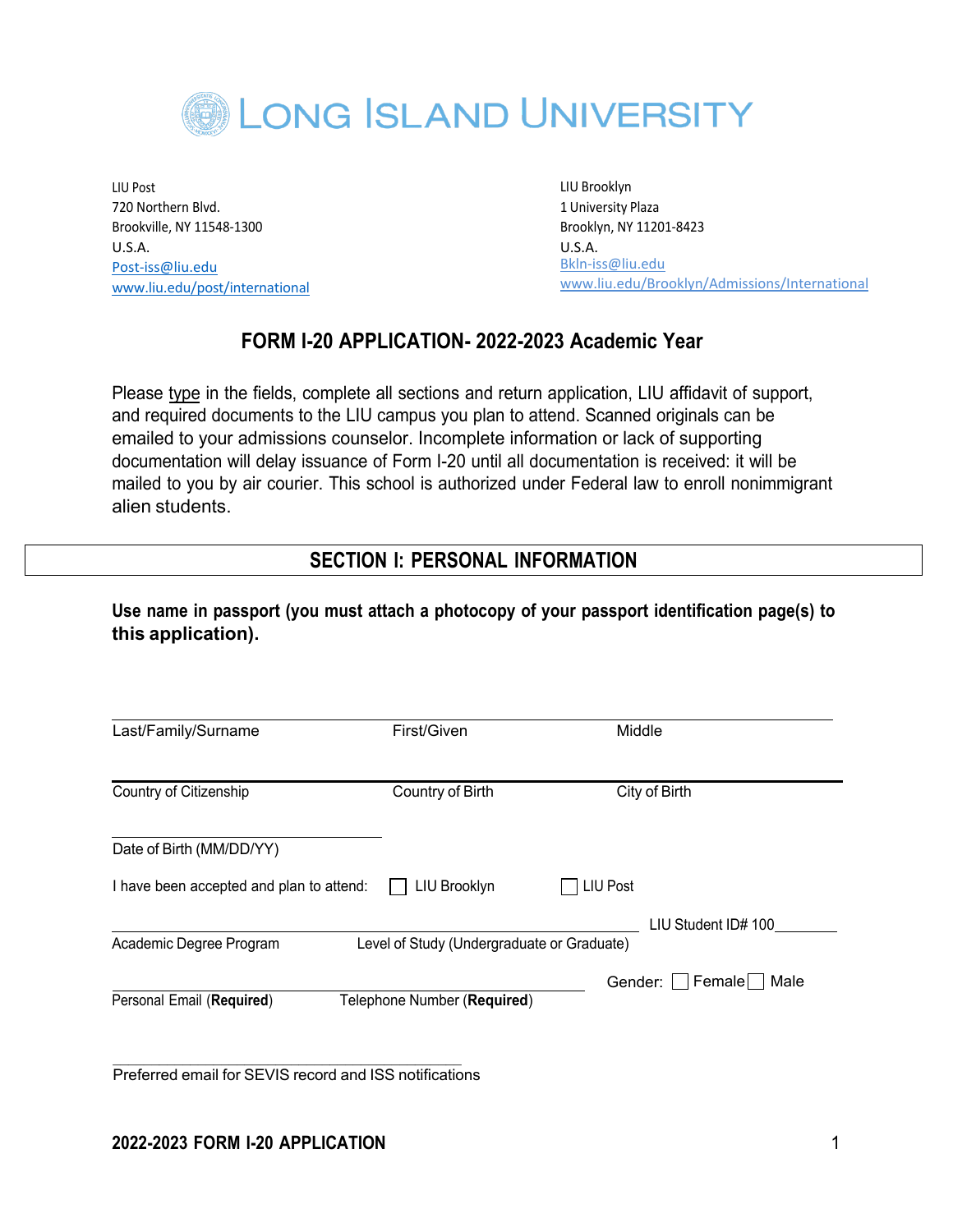| In order to issue your Form I-20, you must indicate your permanent international address below.<br>Permanent International Address in your home country (Required: this cannot be a P.O. Box, Agent or U.S.<br>Address) |                |         |             |  |
|-------------------------------------------------------------------------------------------------------------------------------------------------------------------------------------------------------------------------|----------------|---------|-------------|--|
| House Number and Street Address                                                                                                                                                                                         |                |         |             |  |
| City                                                                                                                                                                                                                    | State/Province | Country | Postal Code |  |

| U.S. Home Address (Required if you transfer your I-20 from another institution in U.S. or a current LIU student): |                                 |         |             |  |
|-------------------------------------------------------------------------------------------------------------------|---------------------------------|---------|-------------|--|
|                                                                                                                   | House Number and Street Address |         |             |  |
| City                                                                                                              | State/Province                  | Country | Postal Code |  |

If you need to pick up your I-20, please contact the ISS Office.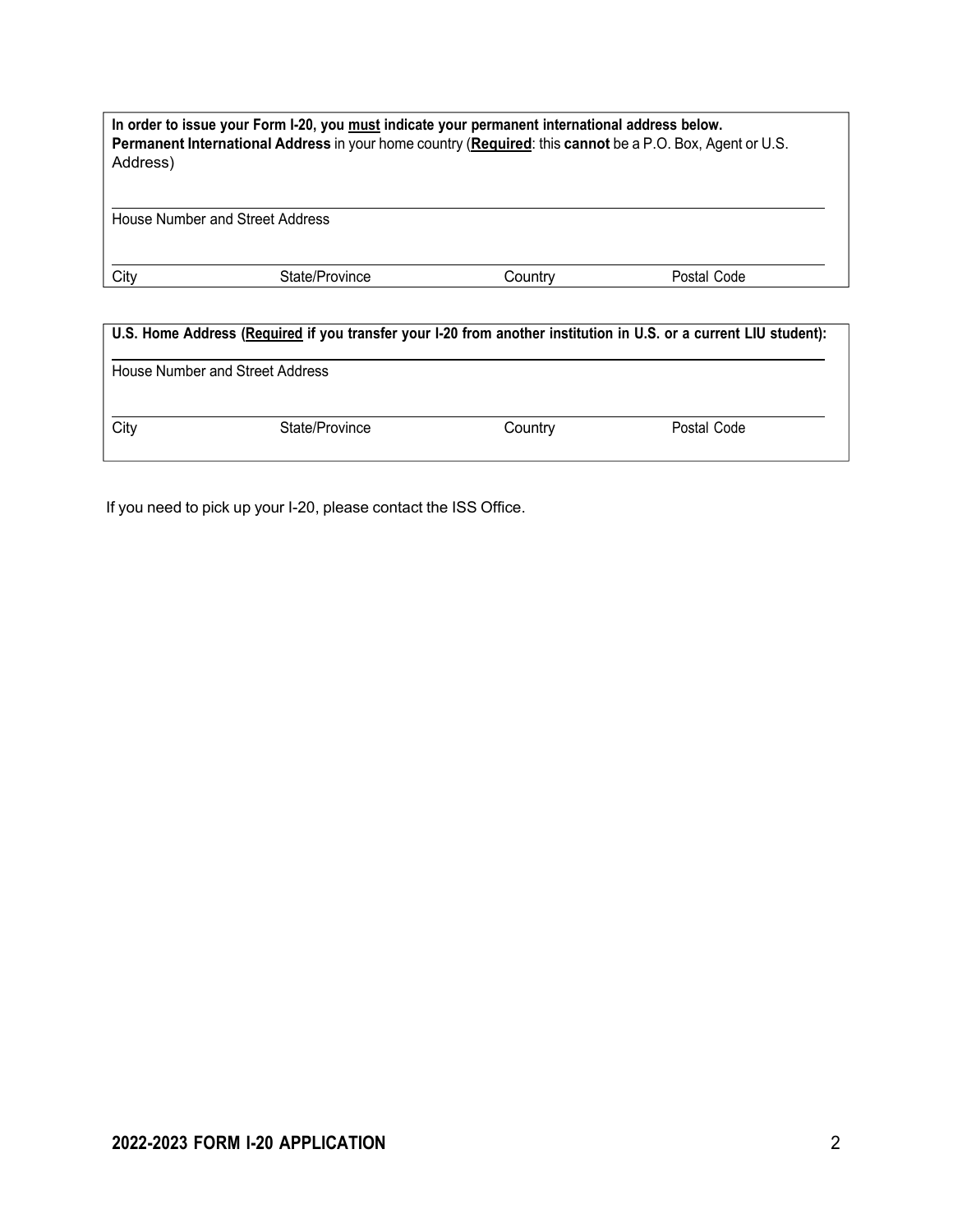#### **SECTION II: REASON FOR I-20 REQUEST**

| 1. Purpose of your I-20 (check one):<br>Initial I-20 (1 <sup>st</sup> time U.S. School)   Transfer from U.S.A. school   Change Education Level<br>Reinstatement $\Box$ Travel & Re-entry $\Box$ Addition of Dependent $\Box$ I-20 Extension<br>Change of Status by travel outside the U.S.A.   Change of Status by application in U.S. |     |           |
|----------------------------------------------------------------------------------------------------------------------------------------------------------------------------------------------------------------------------------------------------------------------------------------------------------------------------------------|-----|-----------|
| 2. Are you currently in the U.S.?                                                                                                                                                                                                                                                                                                      | Yes | No        |
| 1a. If yes, what is your current visa type?                                                                                                                                                                                                                                                                                            |     |           |
| 3. Are you currently studying under an F-1 visa and transferring to LIU? $\mid$ Yes $\mid$ No                                                                                                                                                                                                                                          |     |           |
| 2a. If yes, what is your SEVIS ID#?                                                                                                                                                                                                                                                                                                    |     | N         |
| 2b. If yes, is your I-20 currently in active status?                                                                                                                                                                                                                                                                                   |     | Yes<br>ΝO |
| If no, please list reason                                                                                                                                                                                                                                                                                                              |     |           |
|                                                                                                                                                                                                                                                                                                                                        |     |           |

| <b>For LIU Post: www.liu.edu/Post/Admissions/Forms-and-Documents</b>  |
|-----------------------------------------------------------------------|
| For LIU Brooklyn: www.liu.edu/Brooklyn/Admissions/Forms-and-Documents |

## **SECTION III: DEPENDENT INFORMATION**

Will your spouse or child accompany you to LIU?  $\Box$ Yes  $\Box$ No  $\Box$ Does Not Apply *If yes, please attach copies of passport(s) and/or translated marriage certificate for all*

*listed below.*

|         | Name<br>(First Last) | Gender<br>(M/F) | Date of Birth   Country of   Country of<br>$(MM/DD/YY)$   Birth | Citizenship | Cost     |
|---------|----------------------|-----------------|-----------------------------------------------------------------|-------------|----------|
| Spouse  |                      |                 |                                                                 |             | $+8,128$ |
| 1 Child |                      |                 |                                                                 |             | $+5,588$ |
| 2 Child |                      |                 |                                                                 |             | $+5,588$ |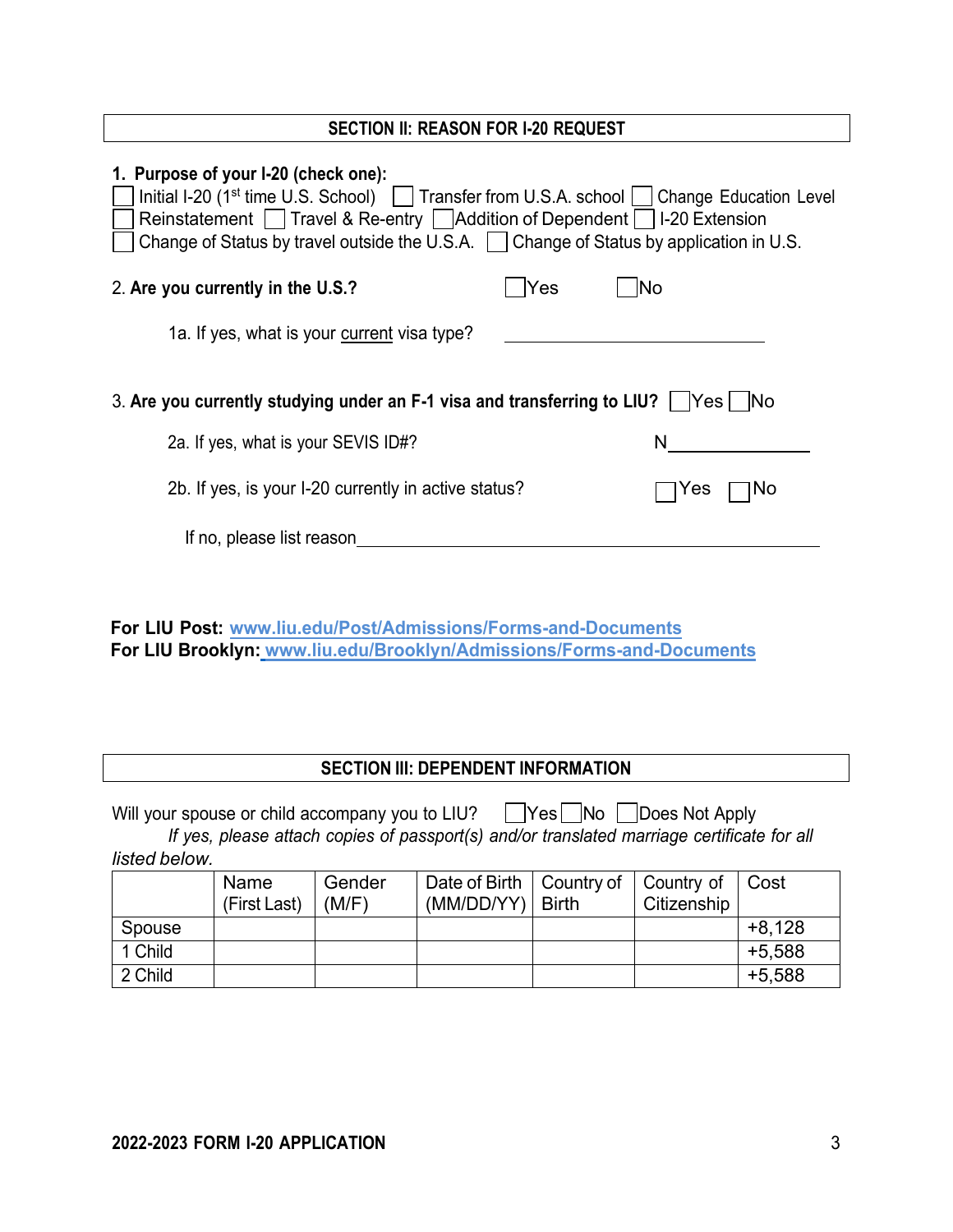### SECTION IV: FINANCIAL SUPPORT WORKSHEET

Note: not all types of proof of income may apply to you. If they do not apply to you please fill in the amount as \$0

### CERTIFICATION OF FUNDS

| Proof of Income                               | Amount of Funds Available for EACH Year of<br>Study |
|-----------------------------------------------|-----------------------------------------------------|
| <b>Personal Funds</b>                         | ÷                                                   |
| <b>Family or Individual Sponsors</b>          | ٠                                                   |
| Organizational Sponsorship                    | +                                                   |
| LIU Awards/Scholarships (submit a copy)       | +                                                   |
| Dependents (if applicable)                    | ٠                                                   |
| Free Room and Board (if applicable, \$12,600) | $\ddot{}$                                           |
| Total                                         |                                                     |

I certify that the information given is an accurate and true statement of my arrangements for financing my studies at Long Island University. I also acknowledge that LIU requires all F-1 students to subscribe to mandatory health insurance. I am responsible to waive the health insurance fee *by the waiver deadline* if I have another acceptable form of insurance.

By signing below, I certify that I, the applicant, have completed this form.

Signature: Signature:

Date (mm/dd/yyyy): 2000

Print Name:

Student ID: 100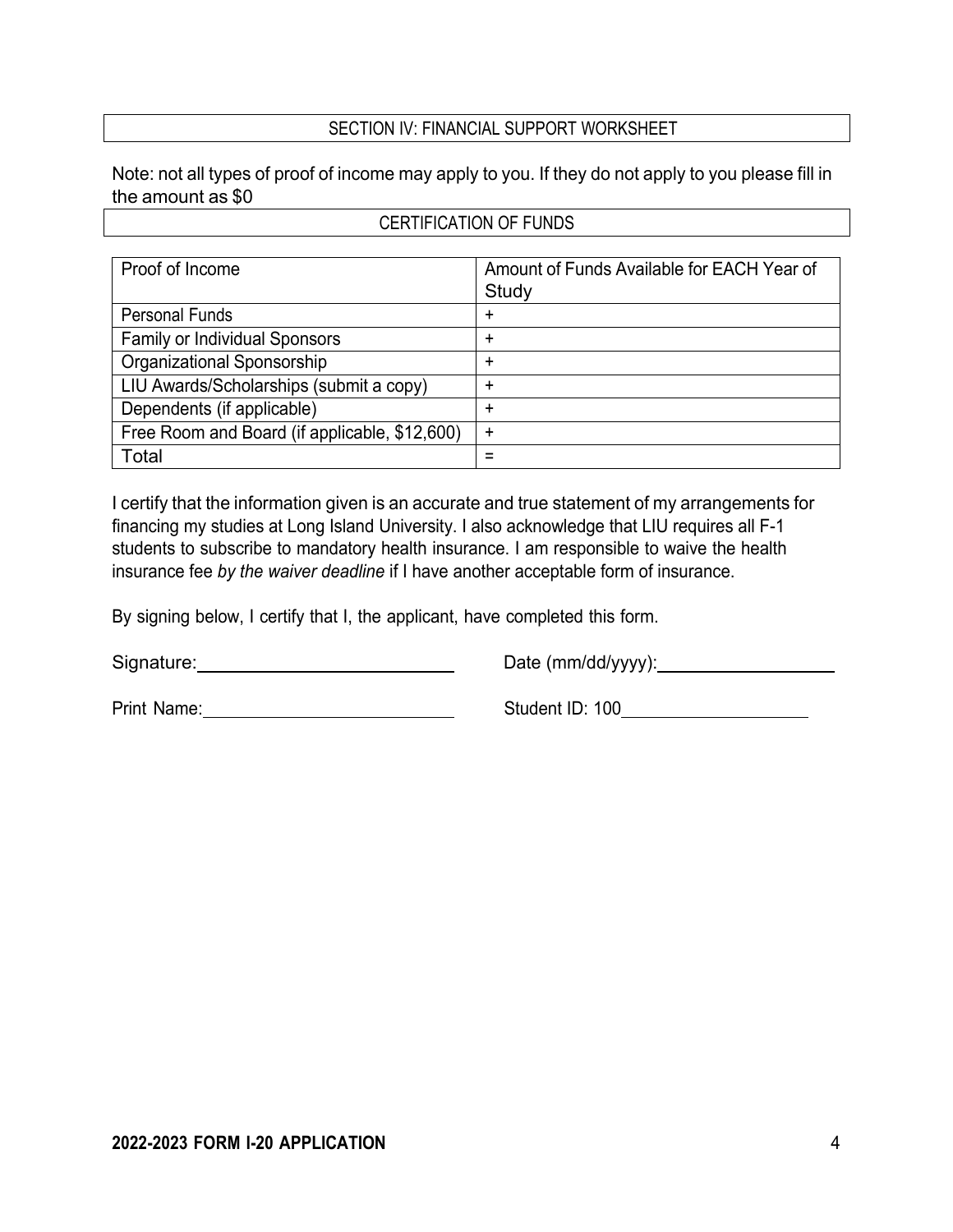

LIU Post 720 Northern Blvd. Brookville, NY 11548-1300 U.S.A. [Post-iss@liu.edu](mailto:Post-iss@liu.edu) [www.liu.edu/post/international](http://www.liu.edu/post/international) LIU Brooklyn 1 University Plaza Brooklyn, NY 11201-8423 U.S.A. [Bkln-is](mailto:Bkln-iss@liu.edu)[s@liu.edu](mailto:s@liu.edu) [www.liu.edu/Brooklyn/Admissions/International](http://www.liu.edu/Brooklyn/Admissions/International)

# **FORM I-20 AFFIDAVIT OF SUPPORT**

*This document must be completed by each family member or other individual(s) listed on bank statement(s).*

*Print additional pages if necessary. It is highly recommended that some or all of your funding come from your home country and immediate family support is preferable to friends or distant relatives.* **Student ID# 100**

#### **SPONSOR #1:**

I hereby certify that I am able and willing and promise (print name of student)

A total of U.S. \$ at LIU.

**Evidence of my current financial resources accompanies this affidavit.**

Signature Date (mm/dd/yyyy)

Print Name (Given and Family Name) Relationship to Student (Father, Mother, Cousin, Friend)

Permanent Residential Address (Required: this cannot be a P.O. Box address)